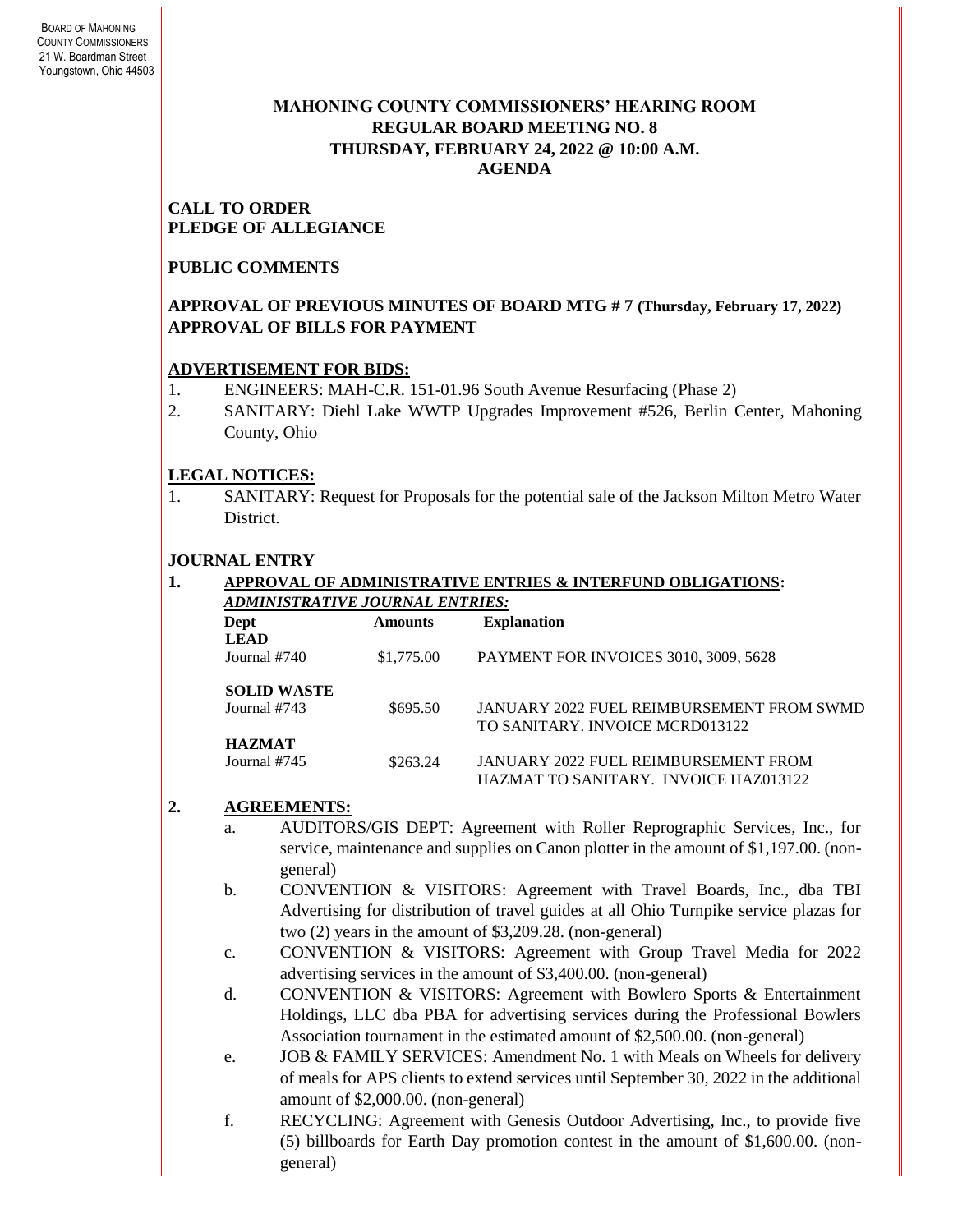- g. SANITARY: Modification No. 1 with American Structurepoint, Inc., to provide professional engineering services for an evaluation and stress test as part of the Meander WWTP Performance Upgrades, Improvement No. 525 in the amount of \$36,825.00. (non-general)
- h. SHERIFF: User License Agreement with Permitium, LLC for services to stream line CCW's and background checks at no cost to the County.

# **3. CHANGE ORDERS:**

- a. CONVENTION & VISITORS: Change Order No. 1 with Hearst Communications, Inc., to change publication date from May to June 2022 at no change in amount of \$6,441.30. (non-general)
- b. EMA/E 9-1-1: Change Order No. 1 with Michael Baker International, Inc., for contract assistance services in a decrease amount of \$39,693.00. (non-general)
- c. ENGINEERS: Change Order No. 1 & Final with Lindy Paving for MAH Mahoning Avenue Resurfacing Project in the amount of \$47,814.14. (non-general & 80% Federal grant)
- d. OMB GRANTS: Change Order No. 4 with Boardman Township to extend the demolition of various properties until August 31, 2022 at no change in amount of \$36,500.00. (non-general)
- e. SANITARY: Extra Work Order No. 1 with A.P. O'Horo Company for the Meander WWTP Conveyor Replacement Improvement No. 523 in the amount of \$51,370.00. (non-general)

## **4. APPOINTMENTS:**

a. COMMISSIONERS: Appoint the following individuals to serve on the Mahoning County Tax Incentive Review Council:

> James Fortunato David Klacik Scott Satterlee

### **RESOLUTIONS**

| 1. | <b>ADDITIONS:</b>        |                |                                                                                                                                                                                                                                          |
|----|--------------------------|----------------|------------------------------------------------------------------------------------------------------------------------------------------------------------------------------------------------------------------------------------------|
|    | Dept                     | <b>Amounts</b> | <b>Explanation</b>                                                                                                                                                                                                                       |
|    | <b>SANITARY ENGINEER</b> |                |                                                                                                                                                                                                                                          |
|    | Journal #793             | \$1,496,818.00 | BUDGET ADDITION TO PROJECT # 06037 FIVE<br>POINTS PUMP STATION FLOW DIVERSION &<br>WESTERN RESERVE RD FORCE MAIN IMP 490<br>INCREASE ARCHITECT / ENGINEERING CONTRACT<br><b>SERVICES FOR PROFESSIONAL ENGINEERING</b><br><b>SERVICES</b> |
|    | Journal #799             | \$1,625,580.00 | BUDGET ADDITION FOR PROJECT #06081 CRAIG<br>BEACH/MEANDER WWTP 2021 UPGRADES IMP 539<br><b>INCREASE GENERAL CONTRACTING FOR</b><br>CARRYOVER APPROVED BUDGET FROM PRIOR<br><b>YEAR</b>                                                   |
|    | <b>CLERK OF COURT</b>    |                |                                                                                                                                                                                                                                          |
|    | Journal #761             | \$1,229.00     | BUDGET ADDITION TO ORG #1490500 CLERK OF<br>COURTS COMPUTER INCREASE DATA EQUIPMENT                                                                                                                                                      |
|    | <b>COMMON PLEAS</b>      |                |                                                                                                                                                                                                                                          |
|    | Journal #806             | \$4,146.00     | BUDGET ADDITION FOR ORG #1410575 COMMON<br>PLEAS SPECIAL PROJECTS INCREASE<br>PRINTER/COPIER MAINTENANCE AGREEMENT,;<br>MATERIALS AND SUPPLIES AND SUBSCRIPTIONS                                                                         |